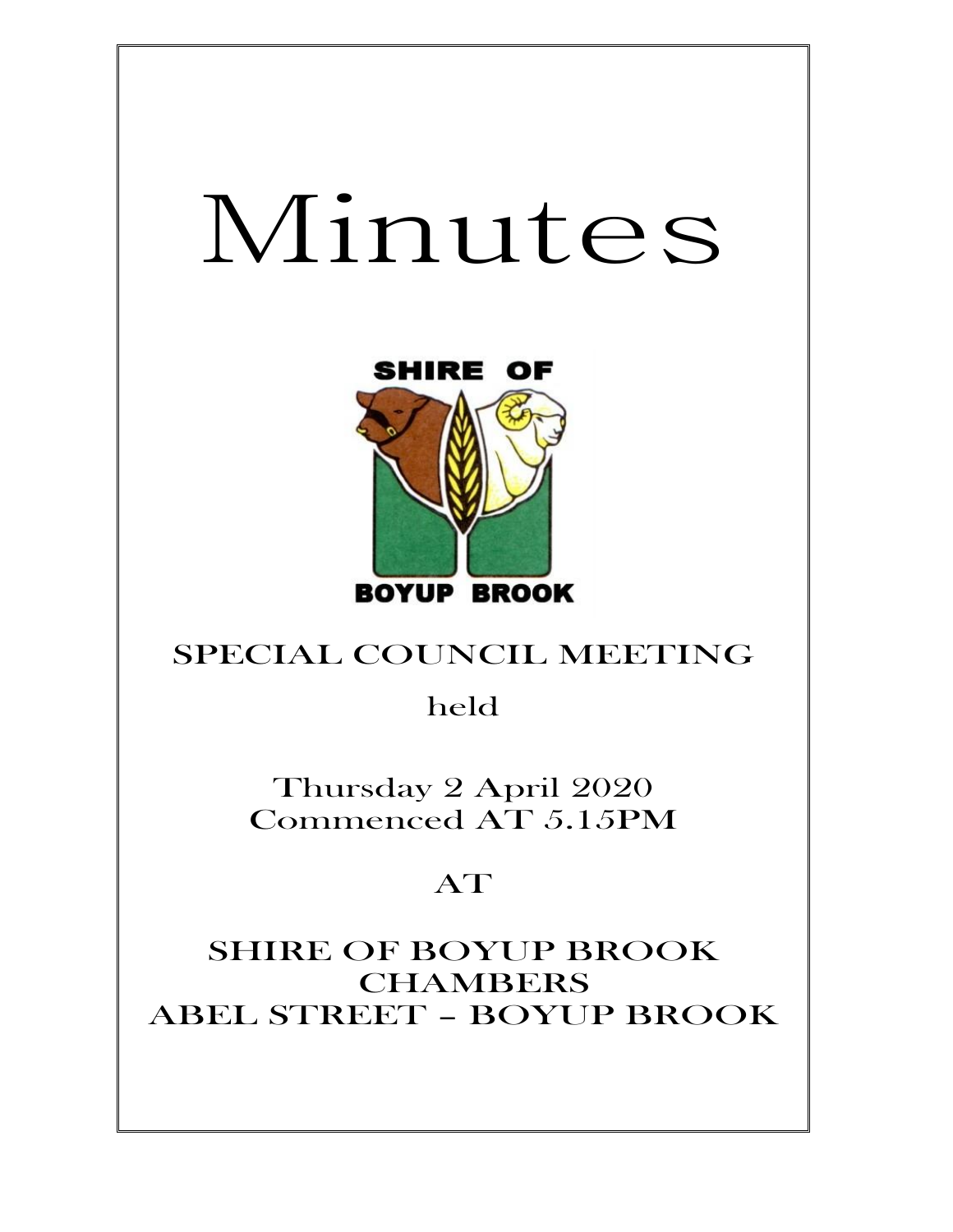### **TABLE OF CONTENTS**

|                | 1 RECORD OF ATTENDANCE/APOLOGIES/LEAVE OF ABSENCE PREVIOUSLY |  |
|----------------|--------------------------------------------------------------|--|
|                |                                                              |  |
|                |                                                              |  |
|                |                                                              |  |
|                |                                                              |  |
|                |                                                              |  |
|                |                                                              |  |
| $\overline{4}$ | 4.1                                                          |  |
|                |                                                              |  |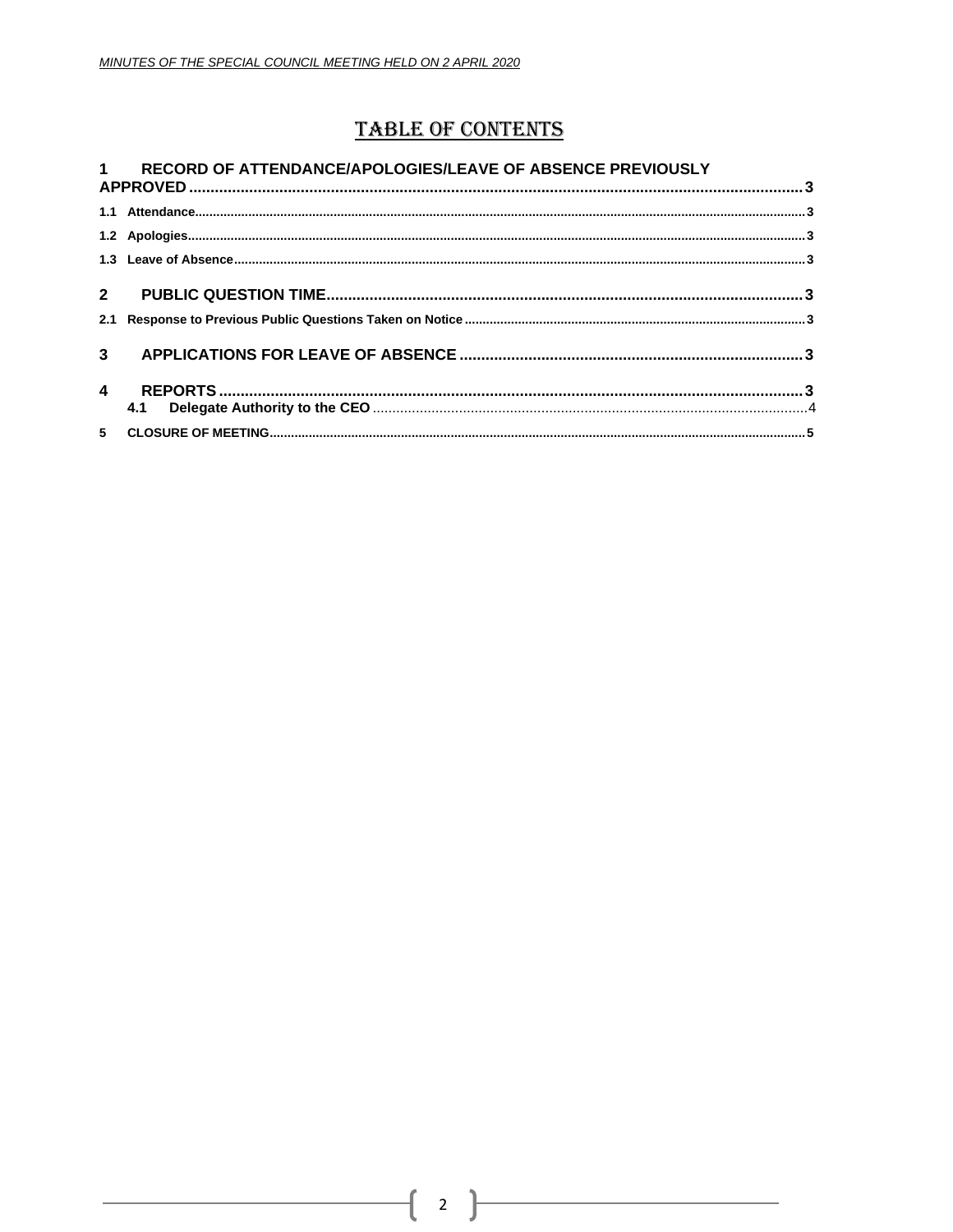#### <span id="page-2-0"></span>**1 RECORD OF ATTENDANCE/APOLOGIES/LEAVE OF ABSENCE PREVIOUSLY APPROVED**

#### <span id="page-2-1"></span>**1.1 Attendance**

Cr G Aird Cr K Moir Cr S Alexander Cr P Kaltenrieder Cr A Price Cr H O'Connell Cr T Oversby Cr E Rear Cr R Walker STAFF: Mr Christopher Smith (Chief Executive Officer) Mr Peter Dittrich (Manager Governance)

Mrs Maria Lane (Executive Assistant)

- <span id="page-2-2"></span>**1.2 Apologies**
- <span id="page-2-3"></span>**1.3 Leave of Absence**
- <span id="page-2-4"></span>**2 PUBLIC QUESTION TIME**
- <span id="page-2-5"></span>**2.1 Response to Previous Public Questions Taken on Notice**
- <span id="page-2-6"></span>**3 APPLICATIONS FOR LEAVE OF ABSENCE**
- <span id="page-2-7"></span>**4 REPORTS**

#### **MOVED INTO COMMITTEE**

**MOVED: Cr Walker SECONDED: Cr O'Connell**

**That the Council move into a committee of the whole under clause 15.6 of the Standing Orders, Local Law No.1**.**to allow members free discussion on the matter.**

**CARRIED 9/0 Res 42/20**

**MOVED OUT OF COMMITTEE**

**MOVED: Cr Oversby SECONDED: Cr Kaltenrider**

**That the Council moves out of committee of the whole under clause 15.6 of the Standing Orders, Local Law No.1.**

**CARRIED 9/0 Res 43/20**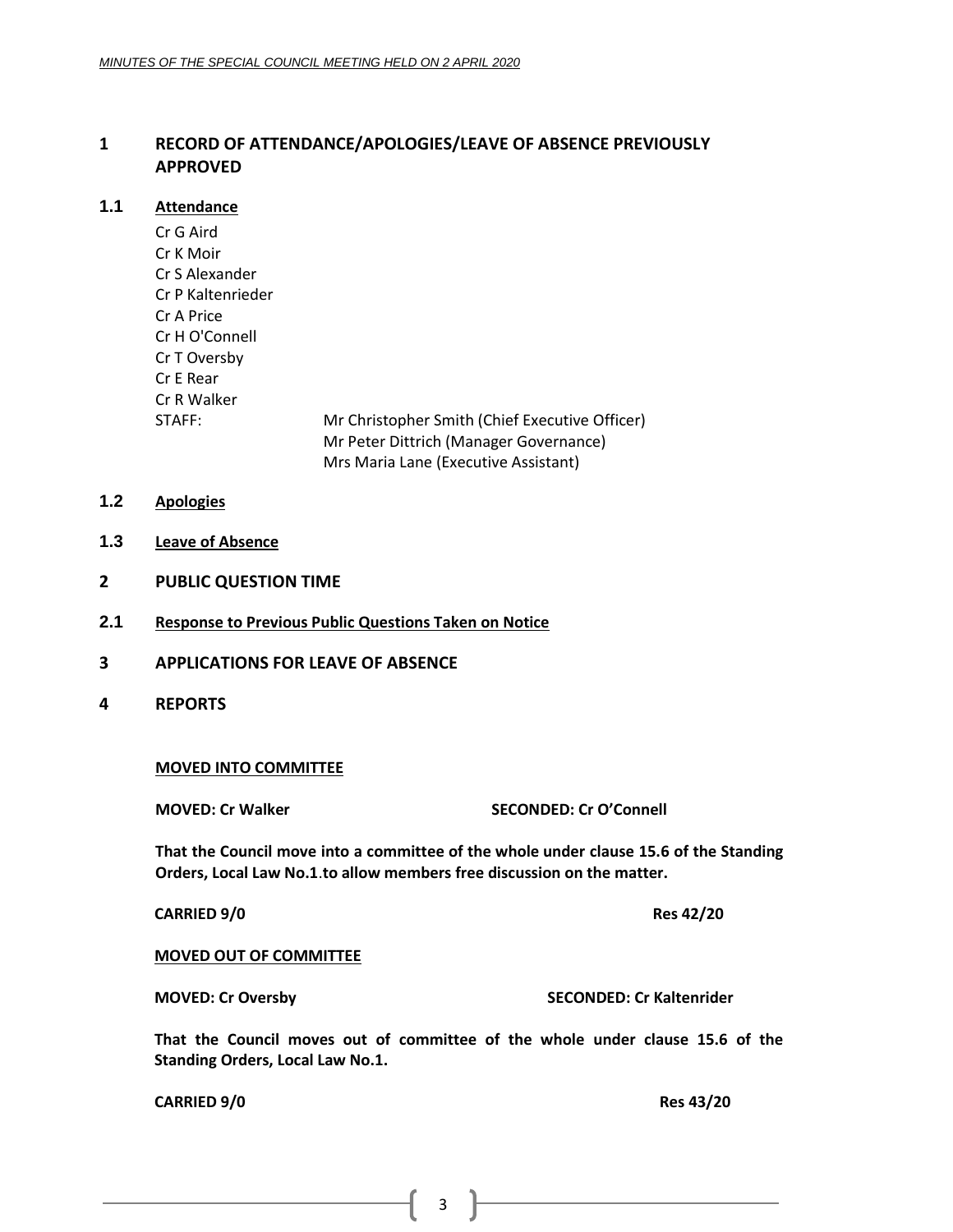#### <span id="page-3-0"></span>**4.1 Delegate Authority to the CEO**

**MOTION**

**MOVED: Cr Rear SECONDED: Cr O'Connell**

**That Council**

- **1. Determine that due to Western Australia being in a "State of Emergency" due to pandemic and in the interests of protecting "at risk" groups in the community,** 
	- **the Council briefings on 14th of April 2020 and 19th May 2020 are to be cancelled and replaced with a monthly consolidated briefing being emailed to Councillors. The next face to face briefing is tentatively planned for 16th June 2020. Councillors are free to contact staff by phone for further explanation of any items**
	- **the Council Meetings on 16th April 2020 and 21st May 2020 are to be held remotely using electronic media with a reduced agenda with the next Ordinary Council Meeting to be held on 18th June 2020; During this period the Chief Executive Officer will keep Councillors informed of his decisions by email.**
- **2. Determine that all Council Committee meetings that are considered "non-essential" by the Shire President and/or Chief Executive Officer are postponed until at least 18th June 2020;**
- **3. Advise the community of the decisions contained in points 1. and 2. via Local Public Notice in accordance the Local Government Act 1995; Community in this notice to be asked to submit all representations to Council during this period to be provided in writing 7 days prior to the meeting.**
- **4. Authorise the Shire President, in consultation with the Chief Executive Officer, to authorise emergency expenditure from the Municipal Fund as required until 18th June 2020 in accordance with the Local Government Act 1995;**
- **5. Delegate to the Chief Executive Officer for the period 2nd April 2020 to 17th June 2020 power to determine matters which cannot be held over until the 18th June 2020 Council Meeting with this delegation being subject to the following requirements under the Local Government Act 1995 S 5.43 that are not permitted:** 
	- **a) any power or duty that requires a decision of an absolute majority of the Council;**
	- **b) accepting any tender which exceeds \$500,000;**
	- **c) appointing an auditor;**
	- **d) acquiring or disposing of any property valued more than \$500,000;**

**e) any of the Shire of Boyup Brook's powers under section 5.98, 5.98A, 5.99, 5.99A or 5.100 (Local Government Payments and Gifts to its Members);** 

4